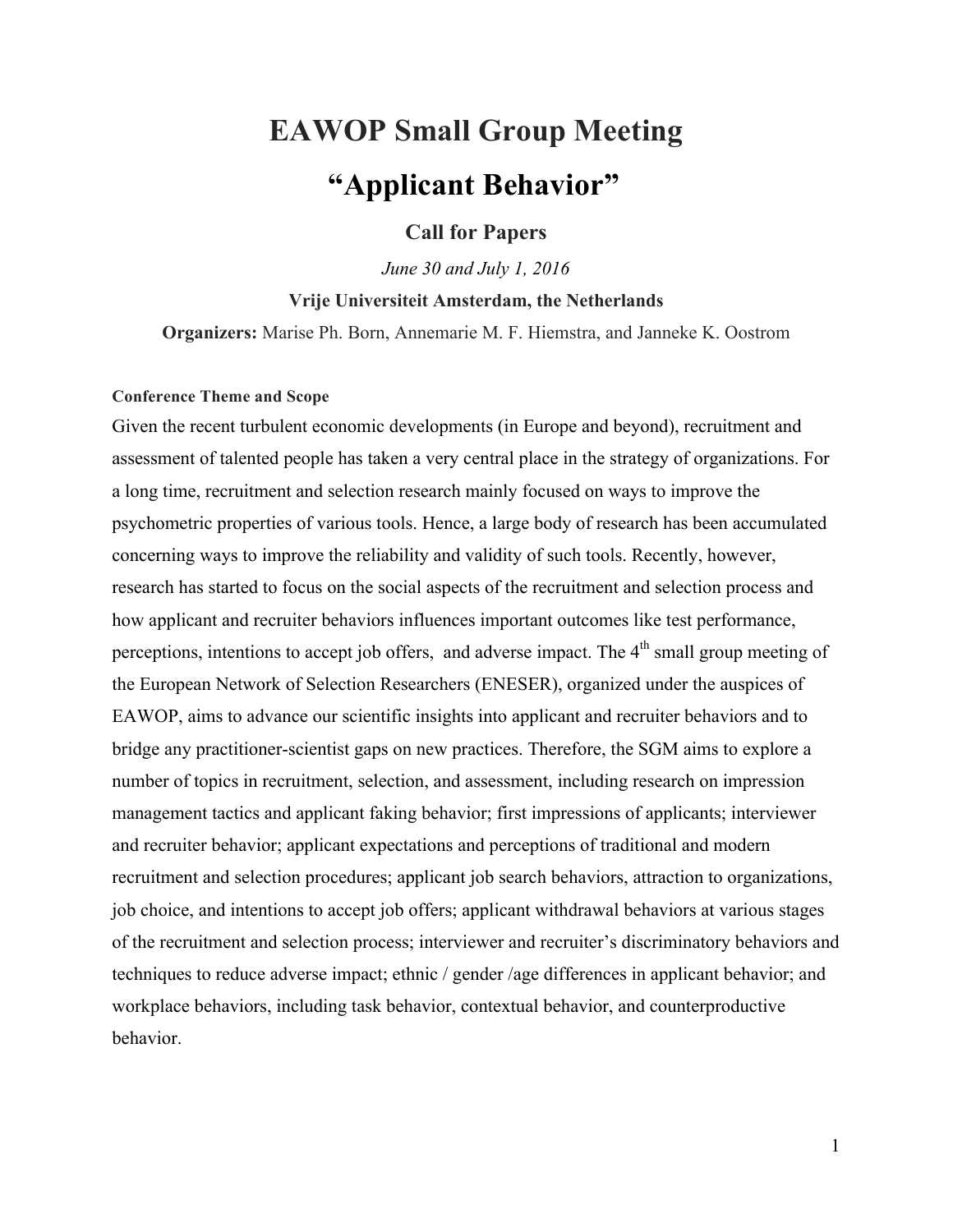#### **Format of the conference**

The SGM is a conference taking place over two days; Thursday June 30 and Friday July 1. The meeting will feature approximately 25 paper presentations and an interactive poster session (depending on the number of submissions). Ample time will be provided for discussions and networking.

#### **Location**

The conference will be held in Amsterdam, the capital city of the Netherlands. With more than one million inhabitants in its urban area, it is the country's largest city and its financial, cultural, and creative center. The city has the highest museum density in the world and is home to cultural highlights, such as the Van Gogh Museum, Anne Frank House, Hermitage Amsterdam and the Rijksmuseum with Rembrandt's world-famous Nightwatch. Other well-known places of interest in Amsterdam are the Palace on the Dam, the Artis Zoo, Jewish Historical Museum, and the Rembrandt House. For more information on Amsterdam, visit https://www.iamsterdam.com/en The Small Group Meeting will take place at the Vrije Universiteit Amsterdam, and is hosted by the department of Experimental and Applied Psychology. The university is located in the south of Amsterdam, close to Schiphol Airport and to Amsterdam Zuid train station.

#### **Conference fees**

The conference fee is 100 euro (40 euro for PhD students), which includes lunches, coffee/tea, a conference dinner, and drinks at the closing reception. Travel and accommodation costs have to be covered by participants. There are many hotels in close proximity to the Vrije Universiteit Amsterdam.

#### **Submission of abstracts**

Participants are invited to submit paper abstracts (up to 500 words) by **January 22, 2016** to Janneke Oostrom  $(i.k.$ oostrom $@vu.n]$ . Submissions should be structured as follows: purpose/contribution, design/methodology, results, limitations, implications, and originality/value. In the abstract, authors should also indicate how their paper fits the scope of the SGM. Submitted abstracts will be pre-screened and selected by the scientific committee (a